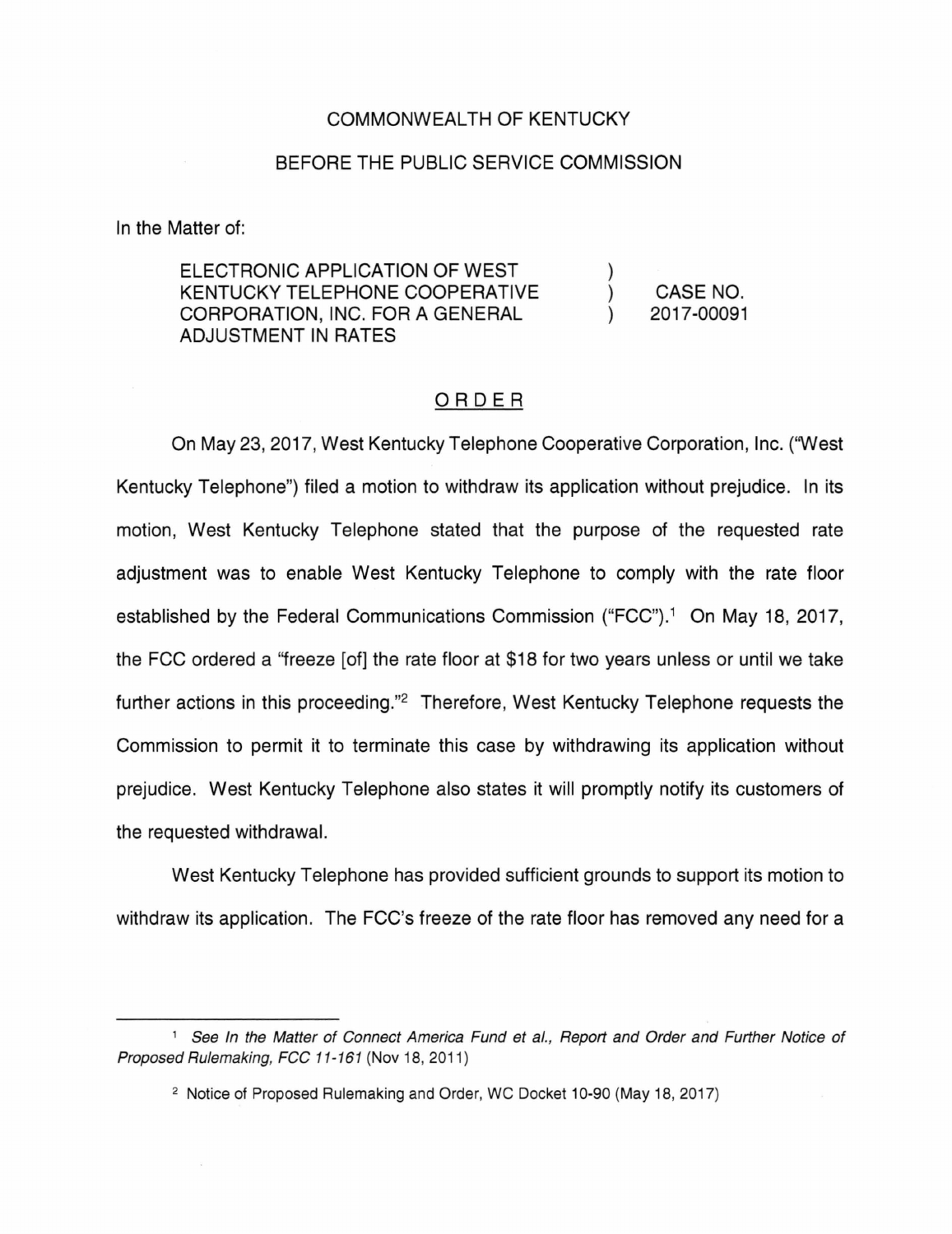a rate increase in basic local exchange rates at this time. The Commission finds that West Kentucky Telephone's motion should be granted.

## IT IS THEREFORE ORDERED that:

1. West Kentucky Telephone's request to withdraw its application without prejudice is granted.

2. This case is closed and removed from the Commission's docket.

By the Commission

ENTERED **JUN 0 6 2017**  KENTUCKY PUBLIC SERVICE COMMISSION

ATTEST:

*17.J/'M.,* 

Executive Director